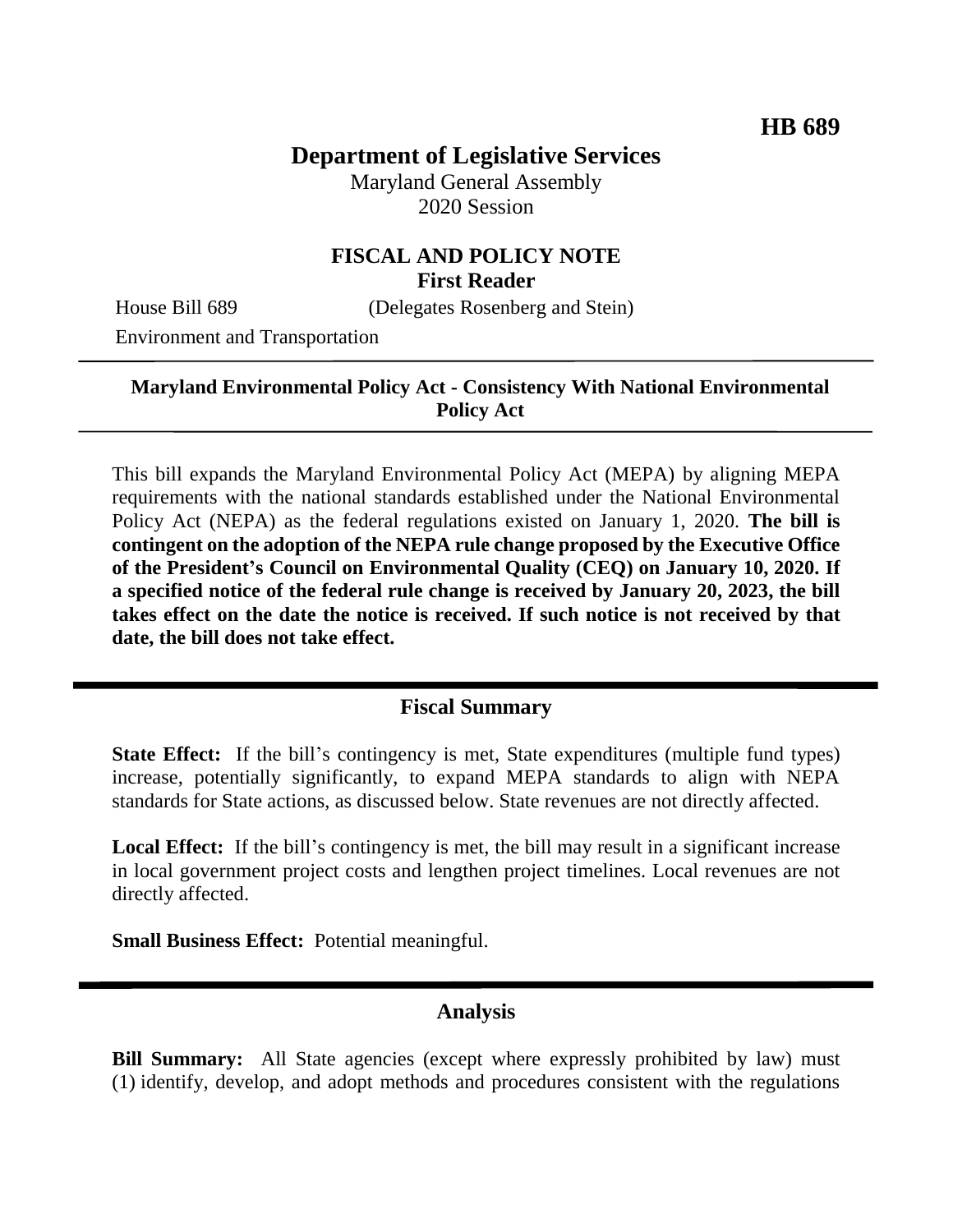implementing NEPA as the regulations existed on January 1, 2020, and (2) prepare an environmental effects report, in conjunction with each proposed "State action" that significantly affects the quality of the environment, that meets the requirements of the regulations implementing NEPA as they existed on January 1, 2020. The Secretary of Natural Resources must issue guidelines consistent with the NEPA regulations as they existed on January 1, 2020, to assist State agencies in the preparation of environmental effects reports.

The bill is contingent on the adoption of the NEPA rule change proposed by CEQ on January 10, 2020. Within five days of the adoption of the rule change, the Maryland Department of the Environment (MDE) must notify the Department of Legislative Services. If such notice is not received by January 20, 2023, the bill does not take effect.

## **Current Law:**

### *Maryland Environmental Policy Act*

MEPA requires State agencies to identify, develop, and adopt methods and procedures that will assure that (1) environmental amenities and values are given appropriate consideration in planning and decision making, along with economic and technical considerations; (2) studies are undertaken to develop and describe appropriate alternatives to present policies, programs, and procedures that involve significant adverse environmental effects or unresolved conflicts concerning uses of available resources; and (3) planning and decision making involving environmental effects are undertaken with the fullest practicable provision of timely public information and understanding and in coordination with public and private organizations and individuals within jurisdiction by law, special expertise, or recognized interest.

Additionally, MEPA requires State agencies to prepare an environmental effects report on "each proposed State action significantly affecting the quality of the environment." A proposed "State action" is a request for legislative appropriations or other legislative actions that will alter the quality of the air, land, or water resources. The Secretary of Natural Resources must issue guidelines to assist State agencies in the preparation of environmental effects reports.

## *National Environmental Policy Act*

NEPA requires federal agencies to assess the environmental effects of their proposed actions prior to making decisions. The range of actions covered by NEPA is broad and includes making decisions on permit applications, adopting federal land management actions, and constructing highways and other publicly owned facilities. NEPA requires a range of alternatives to be considered and the environmental impacts of each alternative to

HB 689/ Page 2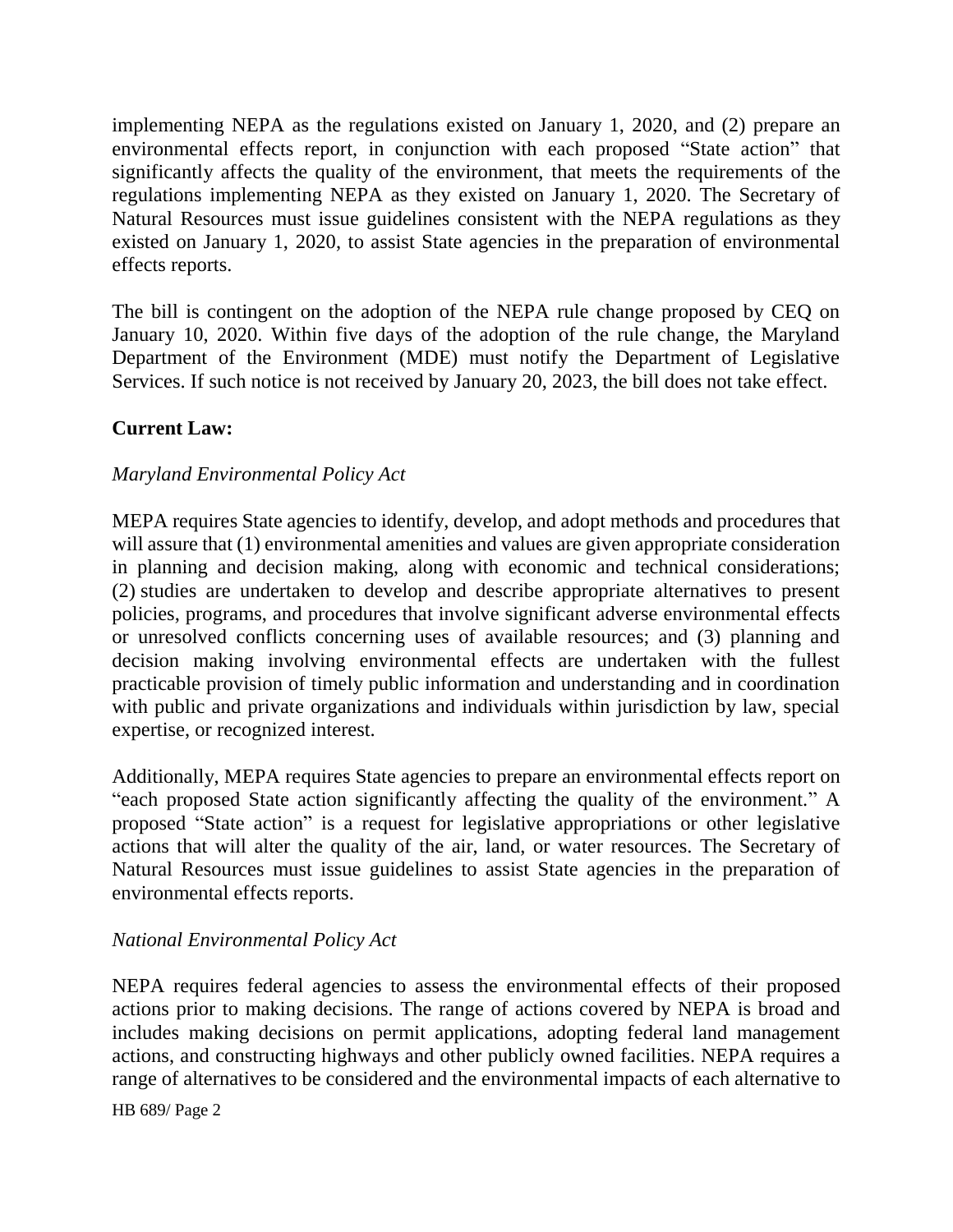be analyzed. Specifically, all federal agencies must prepare detailed statements assessing the environmental impact of and alternatives to major federal actions significantly affecting the environment. These statements are commonly referred to as Environmental Impact Statements (EIS) and Environmental Assessments (EA). Some of the basic steps to prepare these statements include a public scoping process, data collection, analysis of policy alternatives, and preparation of draft and final documents. The process involves numerous federal, state, and local partners; can take several years; and costs millions of dollars.

According to federal regulations, there are three classes of actions that have different levels of documentation required under NEPA. Class I actions require a full EIS; these include construction of new highways, fixed rail transit facilities, and other similar projects. Class II actions do not have a significant environmental effect and, therefore, do not require an EIS or EA; they include (1) actions that do not involve or lead to construction; (2) installation of noise barriers; (3) specified emergency repairs; and (4) and other specified actions. Class III actions are those in which the significance of the environmental impact is not clearly established and, therefore, require the preparation of an EA, which is a less rigorous analysis than an EIS.

According to a guidance document prepared by CEQ for federal NEPA practitioners, MEPA is similar to and modeled after NEPA, but the Department of Natural Resources' guidelines for MEPA specifically exclude the issuance of "individual licenses or permits or promulgation of regulations" from the environmental effects report requirement. Therefore, MEPA, unlike NEPA, does not apply to the administrative actions of State agencies.

## *Proposed Changes to National Environmental Policy Act Regulations*

On January 10, 2020, CEQ announced a notice of proposed rulemaking titled *[Update to](https://www.govinfo.gov/content/pkg/FR-2020-01-10/pdf/2019-28106.pdf)  [the Regulations Implementing the Procedural Provisions of the National Environmental](https://www.govinfo.gov/content/pkg/FR-2020-01-10/pdf/2019-28106.pdf)  [Policy Act](https://www.govinfo.gov/content/pkg/FR-2020-01-10/pdf/2019-28106.pdf).* According to the [National Law Review,](https://www.natlawreview.com/article/trump-administration-proposes-sweeping-reforms-to-national-environmental-policy-act) these are the first major proposed changes to NEPA in more than three decades. The changes are currently in a public comment period, which ends March 10, 2020. According to the National Law Review, a CEQ memo regarding the proposed action states that the "proposed rule would modernize and clarify the CEQ regulations to facilitate more efficient, effective, and timely NEPA reviews." Specifically, it is expected that the changes will (1) establish two-year time limits for EISs and one-year limits for the less intensive EAs; (2) strengthen the lead agency role and require senior agency officials to "timely resolve disputes that may result in delays"; (3) provide direction regarding the "threshold consideration" of whether NEPA applies; (4) require that public comments be "specific" and "timely submitted"; (5) clarify definitions such as "major federal action" to ensure they do not include projects with minimal federal funding or involvement; (6) clarify that "reasonable alternatives must be